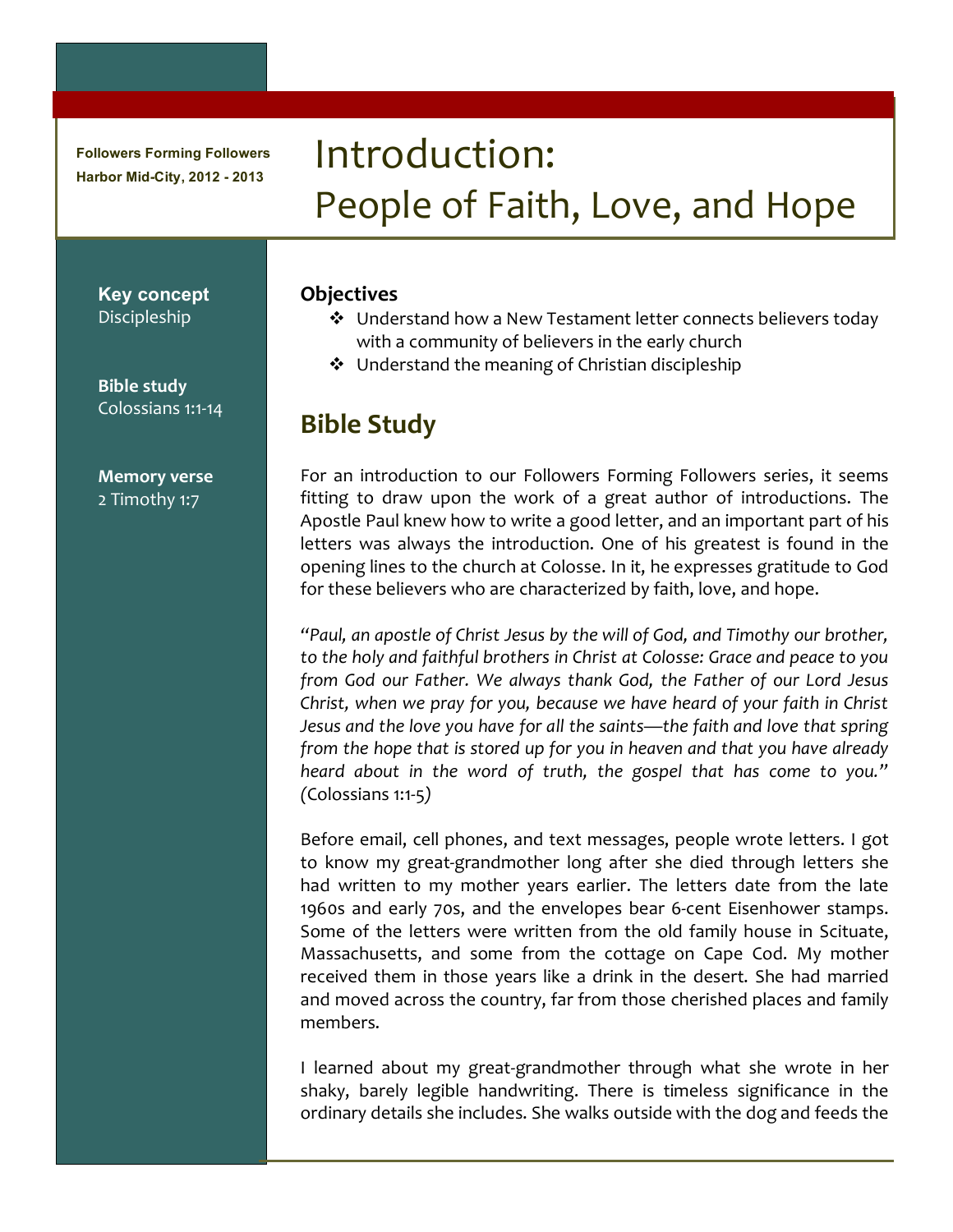**NOTES**

birds. She recommends an author, James Thurber, whose writing I also enjoy. And in the face of technical difficulty she finds a way to honor a friend. She writes: "My favorite pen has blinked out; I'll use this one for Ethel Mitchell."

But I also get to know her through what she doesn't include, as when she writes: "It's 5:30a.m. where Russ is—wonder what they have for breakfast. At first the rations were sort of uncertain." No need to say it, her grandson, my uncle, was in Vietnam in 1970. In the end, it is her wit and grace that convince me that I would have liked this woman. She relates a grammatical error in a letter she received from my aunt, and then concludes: "She does abuse the tense now and then, but she is such a splendid person we won't worry about the verbs."

More famous letters give us personal access to historical figures and events. Letters to and from soldiers on the battlefield provide a perspective on war that we seldom get through the official historical record. Ken Burns, the accomplished documentary filmmaker, gained fame when his series on the Civil War aired on television in the fall of 1990. At that time, millions of viewers were deeply touched by the stories of the people and events of the war as they were told through black and white photos, handwritten letters, and music.

Ken Burns explains the effect of these stories on people today as "emotional archaeology," a process of unearthing the emotion within the black and white photos of people from the 1800s. We don't at first see anything we can relate to in the photographs. The men and women are strangers to us, often stiff and unsmiling. But these people come to life when a voice begins reading the letter he wrote to her (and maybe it was) his last), or from her to him about daily life at the home or farm and with the family he left behind.

Suddenly, through the letters, we can identify with the lives these people lived. The figures in the photos almost seem to move. We forget that it's a boring documentary, and we now know that these people loved and grieved, they were witty, and they talked about ordinary as well as momentous things. Their letters, their words, have connected us, and their story becomes meaningful to us; it becomes our story too.

In a similar way, we can connect with the believers in the New Testament churches through letters. The stories of people believing the gospel of Jesus Christ, loving their neighbors, and trusting in the promises of God become our stories too. We are the spiritual descendants of the people in Colosse who received Paul's letter. This is one way to find out who we are

Harbor Mid-City Followers Forming Followers

p. 2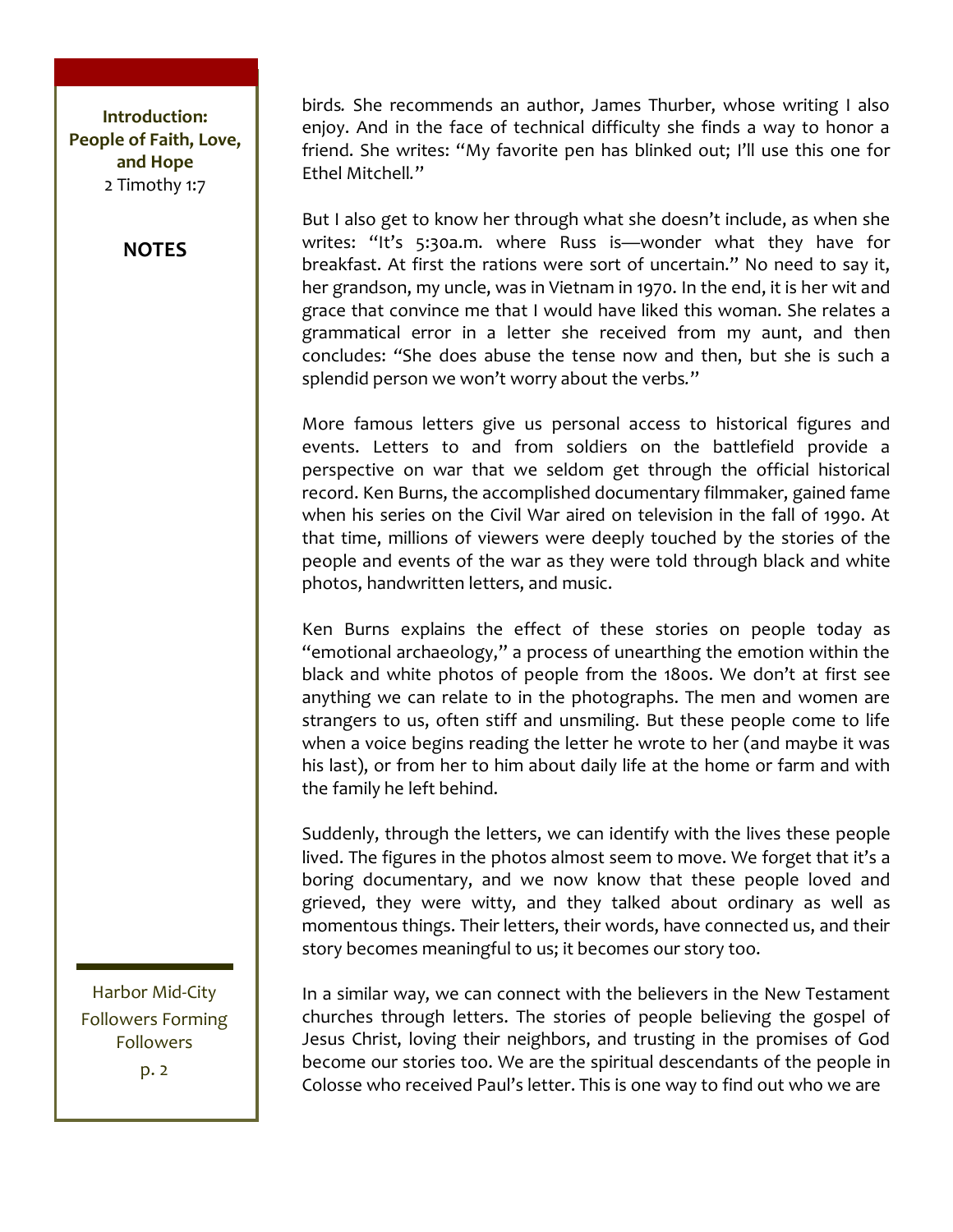#### **NOTES**

meant to be as people of Christ. As Paul describes them in verses  $3$  to  $5$ , they are people of faith, love, and hope: faith in Jesus Christ, love for all the saints, and hope for new life with God both now and forever.

In verses 5 and 6, Paul points out that the faith and love he sees among the) Colossian) believers) come) from) hope:) "*The' faith' and' love' that'spring' from'the'hope'that'is'stored'up'for'you'in'heaven'and'that'you'have'already'* heard about in the word of truth, the gospel that has come to you. All over the world this gospel is bearing fruit and growing, just as it has been doing among you since the day you heard it and understood God's grace in all its *truth."* This hope is not merely a glass-half-full optimism for a bright future. It is a specific hope for a transformed life in Christ that starts now and never ends.

Paul says that this hope is found in the gospel, and we have it because of God's grace. Grace here refers to being shown favor or receiving a pardon that you don't deserve, that is unexpected given the circumstances. For example, Nelson Mandela was imprisoned for 27 years during apartheid in South Africa. When he was released, instead of taking revenge on his captors, he gave them grace. Mandela forgave them and called for reconciliation) between the races and a fresh start for the nation. In the New Testament, a woman caught in adultery expected to be stoned by her accusers, but Jesus gave her grace. She received forgiveness and a higher call to a better life instead (John 8:3-11).

Is your own life reflected in one of these stories? "I expected God to be angry with me for [fill in the blank], but I found in Jesus Christ forgiveness and a higher call to a better life instead." This is "the gospel, the word of *truth"* (v. 5). It is the good news that Paul says is the source of our hope and, ultimately, of our faith and love. God has reached out to us in grace, in an unexpected, surprising way; a way that is undeserved in the circumstances of human sin.

Toward the end of his introduction, Paul talks about the forgiveness of sins.) He) describes) the) gospel) as) a) rescue) mission:) "*For' he'* [God]*' has'* rescued us from the dominion of darkness and brought us into the kingdom *of' the' Son' he' loves'* [Jesus) Christ]*,' in' whom' we' have' redemption,' the' forgiveness of sins"* (v. 13-14). We need to be rescued from our sinful human nature. Jesus Christ saves us by forgiving our sins (redeeming us) and making it possible for us to become like him: loved as sons and daughters by God the Father.

Paul also includes a prayer for the Colossians in his introduction. It is a prayer that encourages these believers to live fully in the reality of their new life in Christ. "For this reason [because you have believed the gospel],

Harbor Mid-City Followers Forming Followers p. 3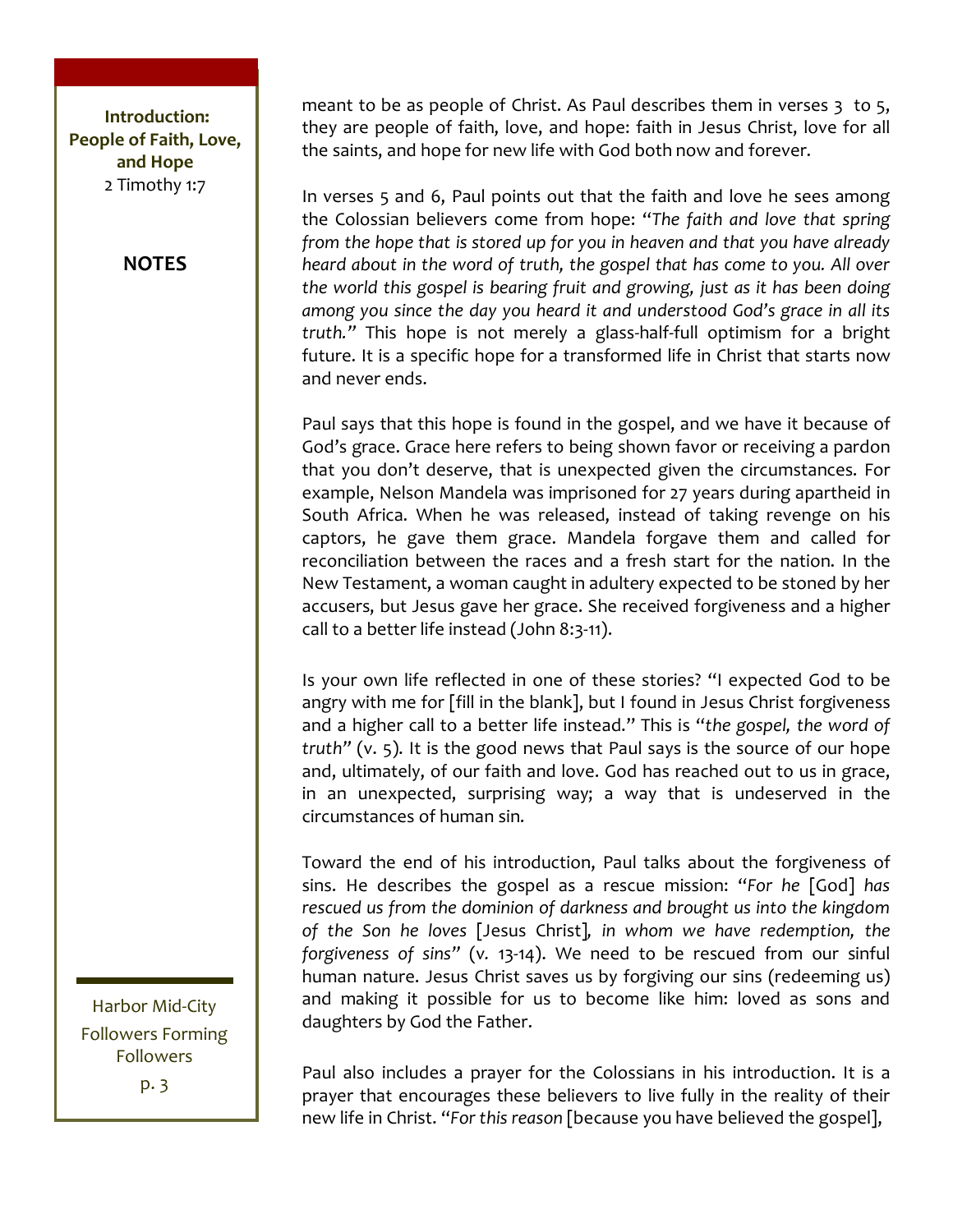#### **NOTES**

*since'the'day'we'heard'about'you,'we'have'not'stopped'praying'for'you'and' asking' God' to' fill' you' with' the' knowledge' of' his' will' through' all' spiritual'* wisdom and understanding. And we pray this in order that you may live a life *worthy'of'the'Lord'and'may'please'him'in'every'way:'bearing'fruit'in'every' good'work,' growing' in' the' knowledge' of' God,' being' strengthened'with'all' power'according'to'his'glorious'might'so'that'you'may'have'great'endurance'* and patience, and joyfully giving thanks to the Father, who has qualified you *to* share in the inheritance of the saints in the kingdom of light" (v. 9-12).

We have seen that these believers are people of faith, love, and hope. From this prayer, we can add that they will be people of *increasing* faith, *living* love, and *active* hope. It is clear that the people of Christ are not meant to sit around dreaming of their future inheritance; they are to live fully in the power of God, spreading light wherever they go.

The people of Christ will have to endure, and they will have to be patient (v.11). This is not an easy way to live in the face of life's many challenges. As Paul acknowledges by writing this letter to them, the believers will need sound teaching and a supportive community in order to walk worthy of the Lord and live according to their true identity in Him.

We at Mid-City are spiritual descendants of the Colossian believers. Through this letter, we can begin to identify with these people who have put their faith in Christ and who experience daily joys and struggles as they grow in that faith. Paul could have been writing this introduction to us as we begin our series of lessons on Followers Forming Followers. This series is an invitation to get to know Jesus better and deepen relationships with other followers of Jesus through discipleship.

Christian discipleship essentially means to be in a community of believers that meets regularly to study God's Word and walk closely together in our spiritual journey. Discipleship really is about friendship—allowing ourselves to know and be known by God and fellow believers.

Timothy Keller, in his book The Prodigal God, wrote: "It takes a community to know an individual." At first glance, this is a surprising claim. Many people tend to fear that their individuality will be lost or overlooked in a group. Yet, what Keller means is that the many facets of an individual's personality show up more brightly when reflected by interactions with a variety of other people. We each bring out aspects of others that would otherwise remain hidden.

Harbor Mid-City Followers Forming Followers p. 4

Keller draws on the writing of C. S. Lewis about friendship to make this point. When Lewis wrote the following thoughts, he was reflecting on the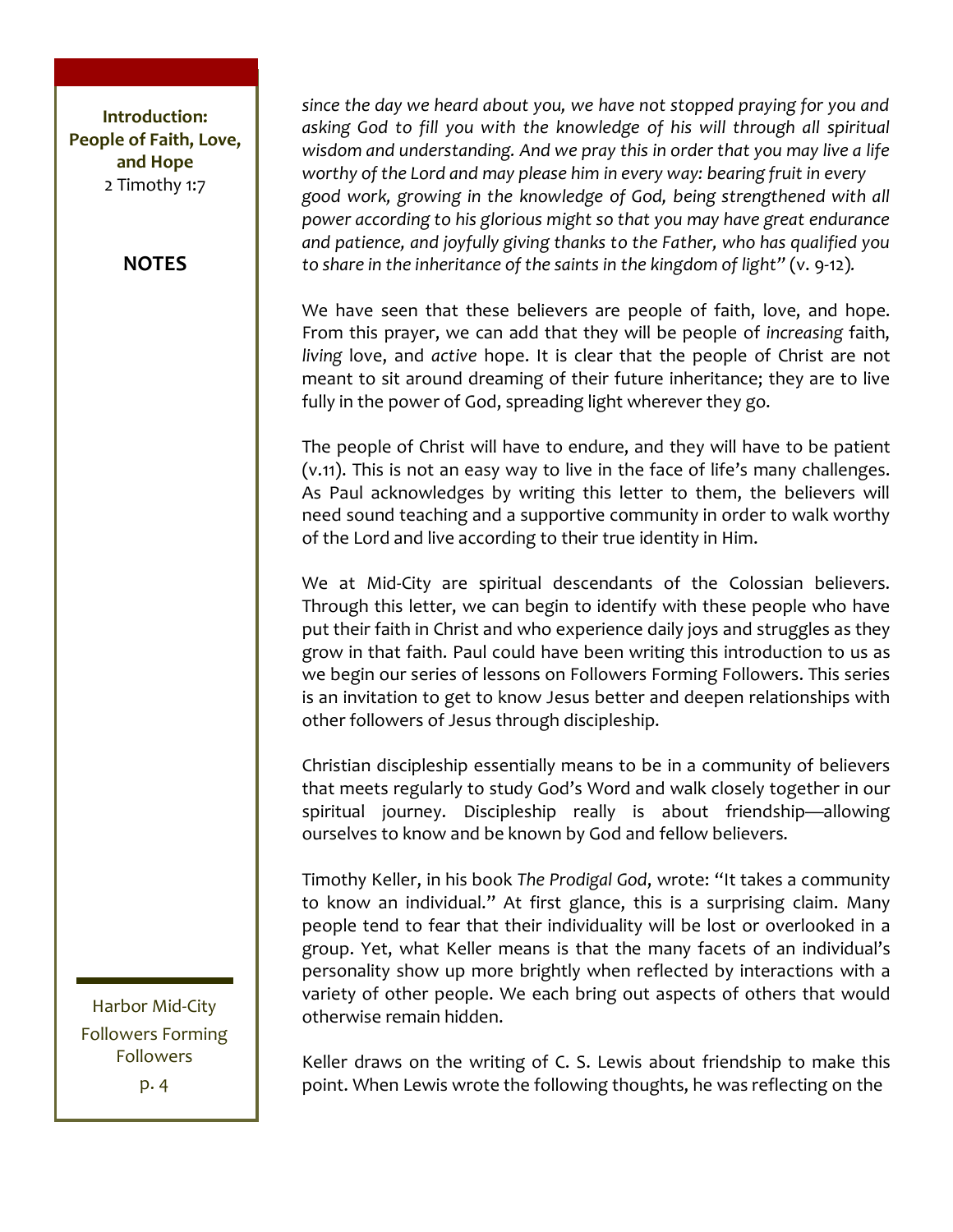#### **NOTES**

death of his friend, Charles Williams. He also refers to his friendship with J.R.R. Tolkein, whom he calls Ronald. This is what Lewis wrote (as quoted in)*The'Prodigal'God*):

"In each of my friends there is something that only some other friend can fully bring out. By myself I am not large enough to call the whole man into activity; I want other lights than my own to show all the facets. Now that Charles is dead, I shall never see Ronald's reaction to a specifically Charles joke. Far from having more of Ronald, having him 'to myself' now that Charles is away, I have less of Ronald."

This description of friendship is what Keller means when he says that "it takes a community to know an individual." C.S. Lewis goes on to compare this phenomenon to how we know God more fully in community as well. He says that we have a foretaste of heaven in friendship and Christian community because believers contribute uniquely to each other's understanding and comprehension of God. Lewis says, "For every soul, seeing Him in her own way, doubtless communicates that unique vision to all the rest."

Each one of us knows and understands more of God in community to the degree that other believers around us convey their perception of him to us. In other words, the more we are in community with believers, the more likely we are to be deepening our relationship with God.

To know God better and to know each other better, in all of our uniqueness, calls for more individuality and creativity among believers in community, not less. Followers of Jesus relate to and reflect Him in multifaceted ways. Through Christian discipleship, individuals are strengthened and encouraged and, together, the people of Christ grow in faith, love, and hope.

Harbor Mid-City Followers Forming Followers p. 5